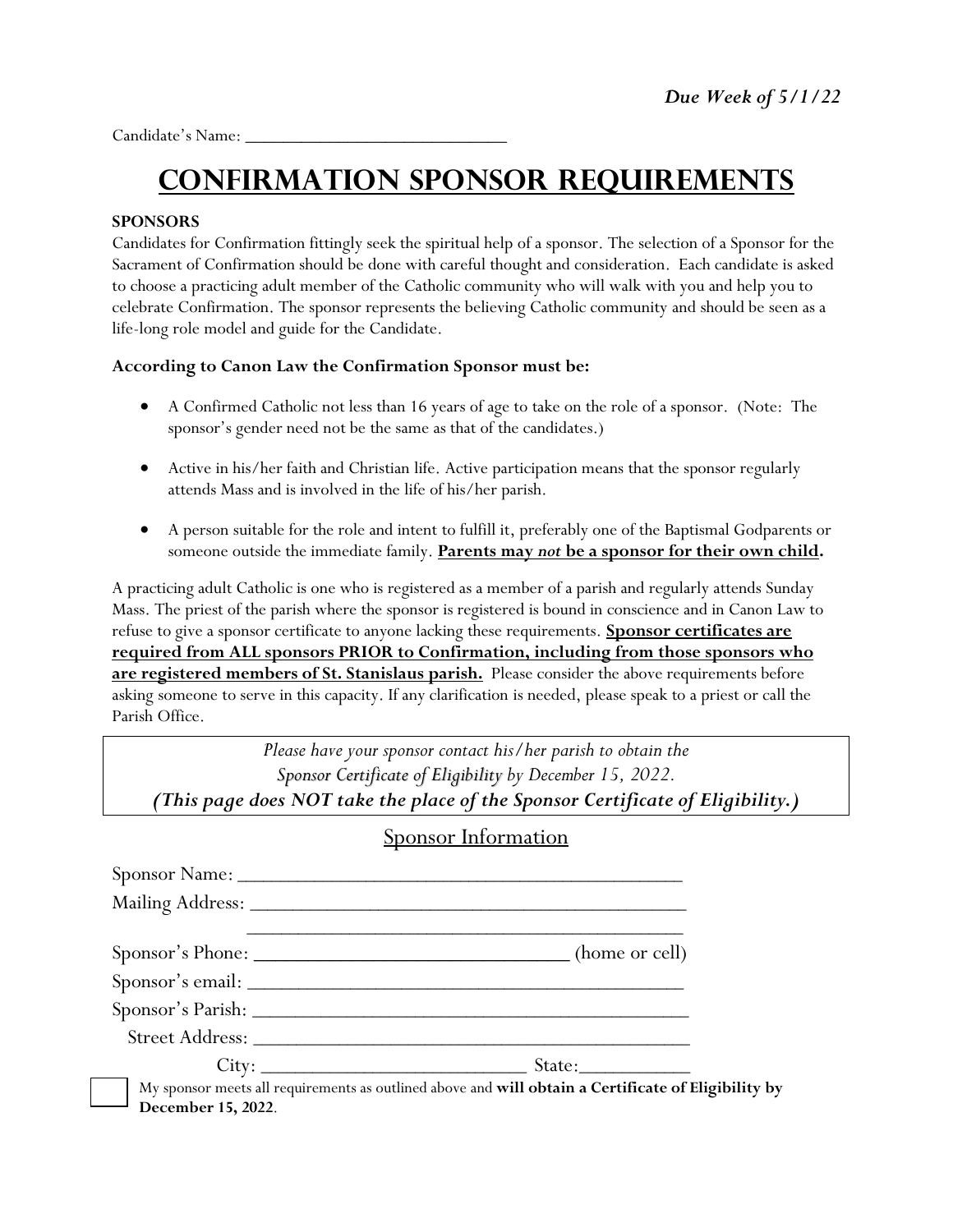Candidate Name: \_\_\_\_\_\_\_\_\_\_\_\_\_\_\_\_\_\_\_\_\_\_\_\_\_\_\_\_\_

## **Confirmation Sponsor Interview**

|  | 2. How is your sponsor a model of our Catholic faith? ___________________________       |  |  |
|--|-----------------------------------------------------------------------------------------|--|--|
|  |                                                                                         |  |  |
|  |                                                                                         |  |  |
|  | 3. What does he/she remember about his/her Confirmation? _______________________        |  |  |
|  |                                                                                         |  |  |
|  |                                                                                         |  |  |
|  | 4. How old was your sponsor when he/she was confirmed?                                  |  |  |
|  |                                                                                         |  |  |
|  | 6. Why does he/she feel it is important to continue to practice their Catholic faith?   |  |  |
|  |                                                                                         |  |  |
|  | ,我们也不会有什么。""我们的人,我们也不会有什么?""我们的人,我们也不会有什么?""我们的人,我们也不会有什么?""我们的人,我们也不会有什么?""我们的人        |  |  |
|  |                                                                                         |  |  |
|  | 7. Do they ever have moments when they find it hard to be strong in their faith? Yes/No |  |  |
|  |                                                                                         |  |  |
|  | If so, what do they do to resolve their questions?                                      |  |  |
|  |                                                                                         |  |  |

 $\overline{\phantom{a}}$  ,  $\overline{\phantom{a}}$  ,  $\overline{\phantom{a}}$  ,  $\overline{\phantom{a}}$  ,  $\overline{\phantom{a}}$  ,  $\overline{\phantom{a}}$  ,  $\overline{\phantom{a}}$  ,  $\overline{\phantom{a}}$  ,  $\overline{\phantom{a}}$  ,  $\overline{\phantom{a}}$  ,  $\overline{\phantom{a}}$  ,  $\overline{\phantom{a}}$  ,  $\overline{\phantom{a}}$  ,  $\overline{\phantom{a}}$  ,  $\overline{\phantom{a}}$  ,  $\overline{\phantom{a}}$